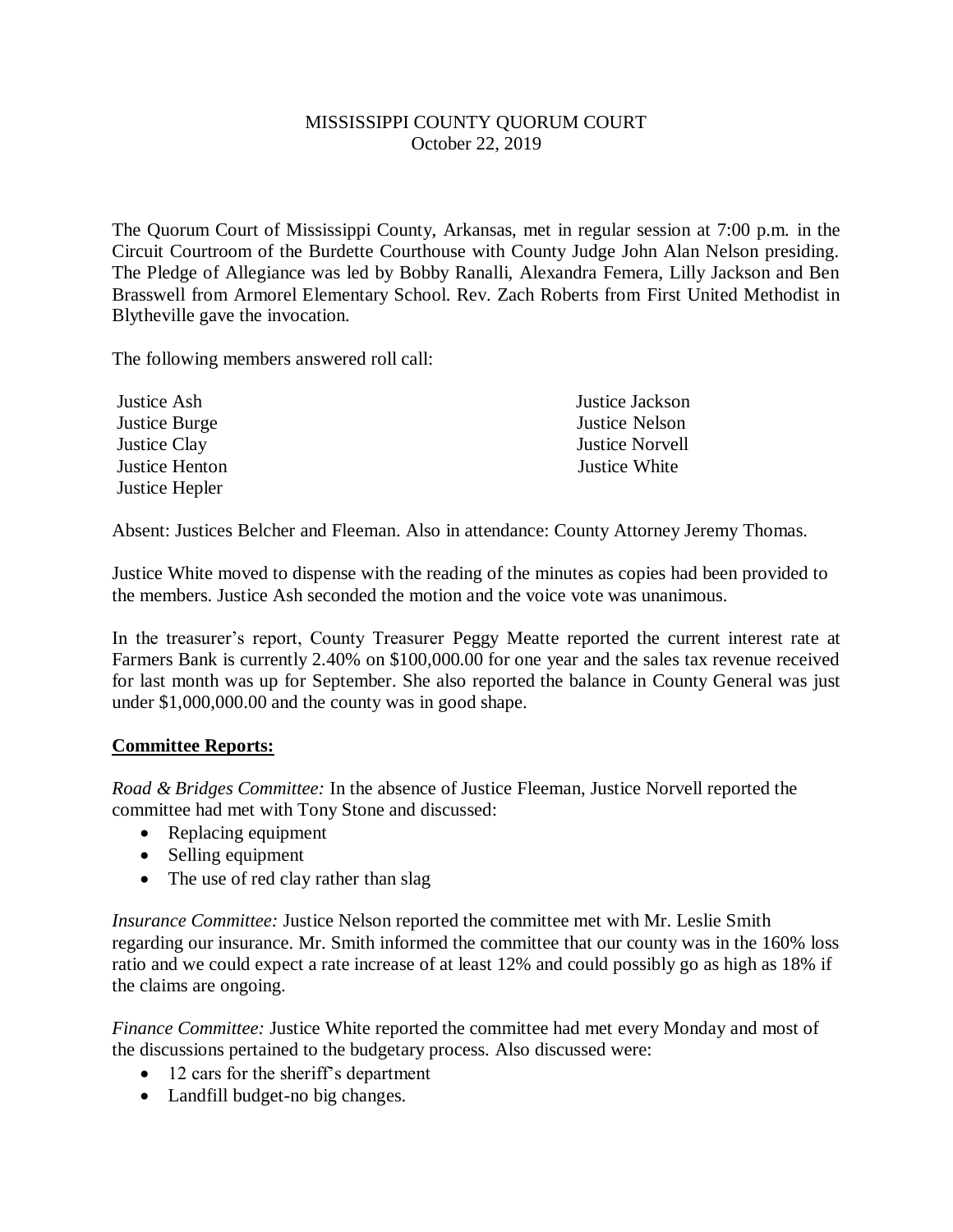- Road Department budget-carried straight across.
- Two major considerations for the committee: possible raises for employees (3% or \$1,000.00 across the board) and a projected insurance rate increase of 12% or higher.
- Ordinance for a part-time billing clerk position at the landfill

*Personnel Committee:* Justice Ash reported the committee met on October 8, 2019 and issues discussed were:

- An ordinance allowing the county to do business with Eagle Laser Engraving and its owner (Kevin Cooper, a county employee)
- A landfill part-time billing clerk

*Fire, Police and Safety Committee:* Justice Ash reported the committee met on October 10, 2019 and topics of discussion were:

- Sheriff Cook asked for 12 new vehicles (6 cars and 6 trucks for \$350,000.00) and \$30,000.00 to equip the cars with cameras.
- New state ruling allowing the county to use collection agencies to collect old fines.
- OEM, Wayne Reynolds told the committee he had been updating the County's Safety Plan.

*Sanitation & Solid Waste Committee:* Justice Burge stated the committee met on October 14, 2019. Topics of discussion were:

- Quarterly payments due to ADEQ
- Bids for the construction of the new Class 1 and Class 4 Cell at the landfill. A motion was made, seconded and approved to accept the bid from R.L. Persons Construction Company for \$2,287,775.00.

## **New Business**:

Justice Burge informed the court the bid of R.L. Person Construction Company in the amount of \$2,287,775.00 for cell construction had been approved by the Sanitation & Solid Waste Committee and the Finance Committee and needed to be presented to the full court. He then made a motion to amend the agenda to include the new business of accepting R.L. Persons Construction Company's bid for cell construction, Justice White seconded and the vote was: : Aye --- Ash, Burge, Clay Henton, Hepler, Jackson, Nelson, Norvell and White; Nay --- None: Absent--- Belcher and Fleeman. Justice Burge then moved to accept the bid of R.L. Persons Construction Company in the amount of \$2,287,775.00 for the construction of new Class 1 and Class 4 cells at the landfill. Justice Jackson seconded and the vote was: Aye --- Ash, Burge, Clay Henton, Hepler, Jackson, Nelson, Norvell and White; Nay --- None: Absent--- Belcher and Fleeman.

The clerk read an ordinance titled: AN ORDINANCE AUTHORIZING MISSISSIPPI COUNTY TO DO BUSINESS WITH EAGLE LASER ENGRAVING LOCATED IN LEACHVILLE,